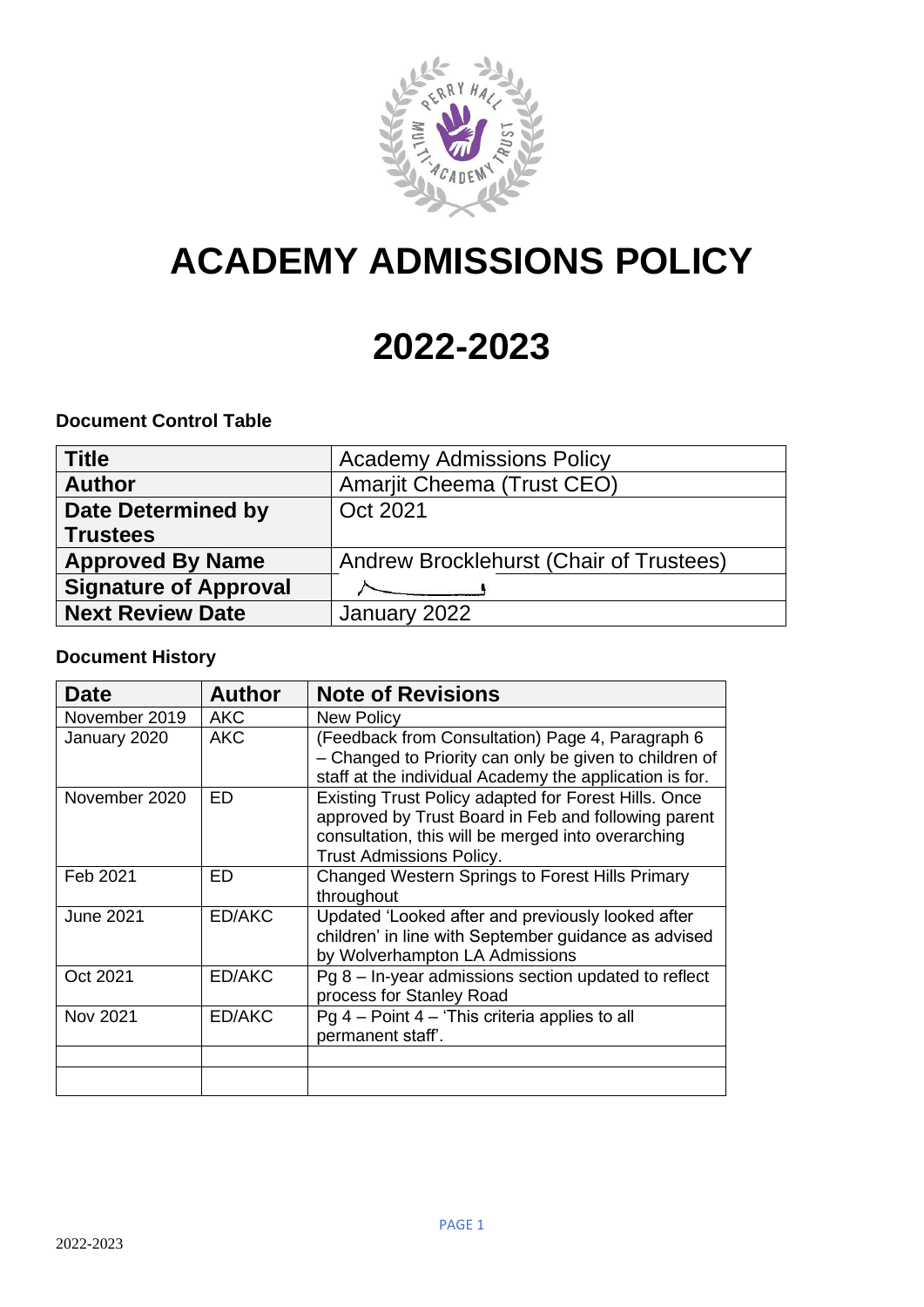Perry Hall Multi Academy Trust (PHMAT) is a Multi Academy Trust (MAT) of seven schools and the Trustees of the MAT are its admission authority. The Trustees apply the regulations on admissions fairly and equally to all those who wish to attend the school. All seven schools will comply with the provisions within the Schools Admissions Code and the School Appeals Code available at<https://www.gov.uk/guidance/academy-admissions>

The Schools within the MAT are: Perry Hall Primary, Berrybrook Primary, Dunstall Hill Primary, Birds Bush Primary, Woodthorne Primary, Stanley Road Primary and Forest Hills Primary.

All seven schools are inclusive, that welcome children from all backgrounds and abilities. The only restriction we place on entry is number. If the number of children applying exceeds the places available, we enforce the procedure set out below in order to determine whether a child is accepted or not. It is our wish to allow parents the right to have the place at the school of their choice. However, this is not always possible, due to the excess demand on the school places available.

The City of Wolverhampton Council (CWC) will apply the Admission arrangements on behalf of Perry Hall Multi Academy Trust

For Reception 2022/23:

Perry Hall Primary School has a published admission number (PAN) of **60**

Berrybrook Primary School has a published admission number (PAN) of **30**

Dunstall Hill Primary School has a published admission number (PAN) of **60**

Birds Bush Primary School has a published admission number (PAN) of **45**

Woodthorne Primary School has a published admission number (PAN) of **60**

Stanley Road Primary School has a published admission number (PAN) of **60**

Forest Hills Primary School has a published admission number (PAN) of **30**

## **How parents can apply to be admitted to our schools**

## **Reception Admissions**

The admissions arrangements outlined in this section apply to children starting Reception for the first time in 2022 / 2023. Forest Hills Primary and Bird's Bush Primary are part of the Staffordshire Local Authority co-ordinated admissions scheme. Perry Hall Primary, Berrybrook Primary, Dunstall Hill Primary and Woodthorne Primary are part of the Wolverhampton LA admissions scheme and Stanley Road are part of the scheme at Worcester LA.

The closing date for admissions will be 23:59 on 15 January 2022. Allocations results will be notified on 19 April 2022 by the applicants' home Local Authority (LA).

All applicants must:

- 1. Complete the Common Application Form by applying online to **the Local Authority where they reside**:
- 2. In addition, applicants applying under the oversubscription criteria relating to **Children whose parent/carer is a member of staff employed at the school m**ust complete the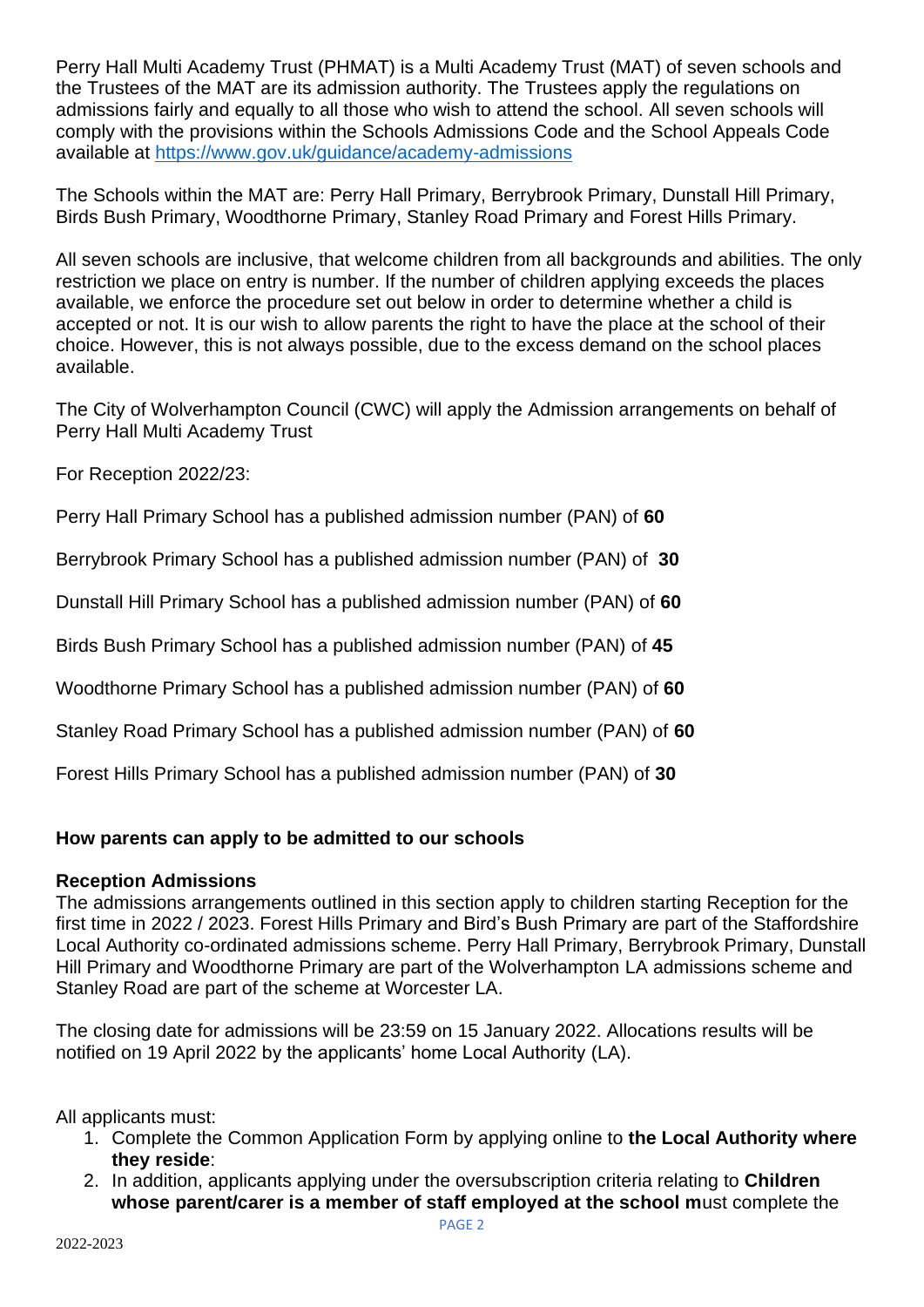Supplementary Information Form and return it direct to the School Admissions Team, City of Wolverhampton Council.

Parents who would like their child to be admitted to this school during the year their child is five should ensure they complete all the necessary application forms.

Admission to nursery does not mean automatic entry to the Primary school and a separate application must be made.

## **Admission Criteria for the schools in PHMAT for Reception and In-year admissions**

A child with an Educational Health and Care Plan (EHCP) which names the school will be admitted. Remaining places are allocated as detailed below.

Where there are fewer applicants than the PAN, all children will be offered a place. In the event the school is oversubscribed, the admission authority will apply the following oversubscription criteria in order of priority

1. **Children and Young People in Care and previous Children and Young People in Care** Children and young people in care are children who are in (a)in the care of the local authority, or (b) being provided with accommodation by a local authority in the exercise of the social services functions (see the definition in Section 22(1) of the Children Act 1989) at the time the application is made to school. Previously looked after children are children who were looked after, but ceased to be so because they were adopted (or became subject to a child arrangements order or special guardianship order) immediately following having been looked after and those children who appear (to the admission authority) to have been in state care outside of England and ceased to be in state care as a result of being adopted.

## 2. **Supporting evidence**

If the child is in the care of a local authority or provided with accommodation by that authority this must be indicated on the common application form and evidence (e.g. evidence of child in care from the placement authority) to support this claim must be submitted with the common application form. If the child has previously been in the care of a local authority or provided with accommodation by them and has subsequently been adopted, or is subject to a child arrangements order or special guardianship order this must be indicated on the common application form and evidence (e.g. adoption certificate/copy of court order) to support this claim must be submitted with the common application form. For children in state care outside of England who ceased to be in state care as a result of being adopted the relevant legal document(s) must be supplied.

## **2. Medical/Social**

Whether there are specific medical or social circumstances that can be met only by the child's attendance at the preferred school.

## **Supporting Evidence**

If parents believe there are specific reasons, medical or social, for claiming priority for their child to attend a particular school these special factors must be indicated on the form and evidence (e.g. a letter from a registered health professional such as a doctor or a social worker) to support this claim must be submitted with the common application form. The information submitted must state clearly the effects of the condition/illness and why the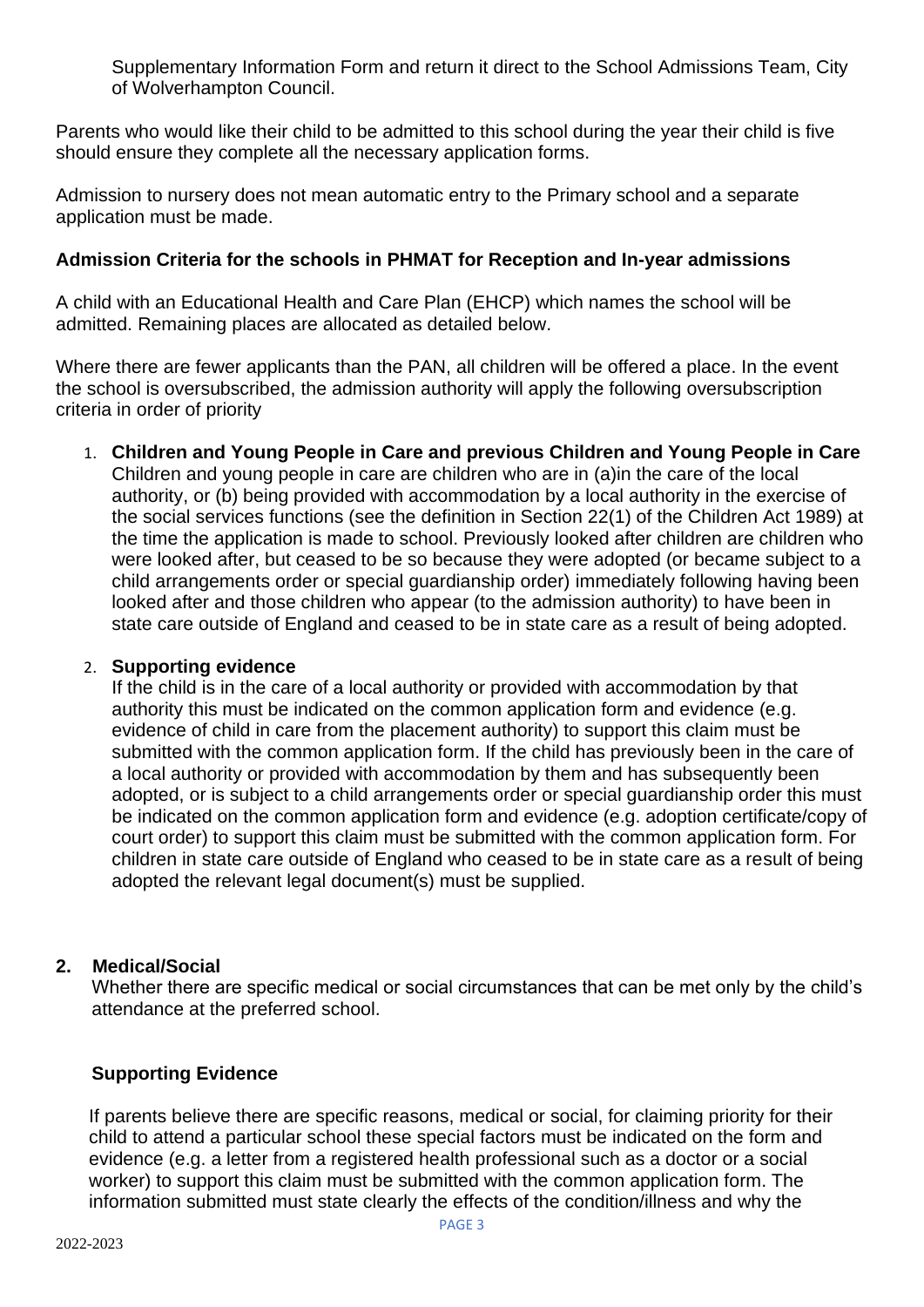preferred school is the **only** school that can meet their child's needs. This is necessary because parents would be asking the Authority to assess their child as having a stronger case than many other children, even some who live closer to the school in question than they do. The information provided will be used to priorities the request for the school. Please note that only in exceptional cases are places prioritised in respect of a child's/parent's medical/social grounds.

## **3.Children with a sibling already attending the school at the time of admission**.

For admission purposes, a sibling is a child who resides permanently at the same address as the child for whom a place is being requested, and is one of the following: -

- brother/sister
- half brother/sister (i.e. share one common parent)
- or stepbrother/sister (i.e. related by a parent's marriage)

• any other child for whom it can be demonstrated that s/he is residing permanently at the same address (e.g. under the terms of a residence order).

The sibling connection only applies where the child concerned has a sibling attending the school at the time of the application as well as at the time of admission, (i.e. for normal year of entry applications siblings are expected to be attending the same school in September 2021). A sibling connection will not be accepted if the original place was obtained by using fraudulent or false information.

**4.Children whose parent/carer is a member of staff\* employed at the school** for two or more years at the point at which the application for admission to the school is made or where the member of staff is recruited to fill a vacant post for which there is a demonstrable skill shortage evidence by completing the Supplementary Information Form (SIF).

\* Priority can only be given to children of staff at the individual Academy that the application is for.

Parents should be aware that where the SIF is completed it will not be regarded as a valid application unless the home Local Authority has also received a completed application showing an expressed preference for the school(s) concerned.

This criteria applies to all permanent staff members.

## **5.Children who live closest to our schools**

The distance from the applicant's home and school is taken in a straight line between the respective school and the child's home address. The distance is measured using the CWC software, with those living closest to the school receiving the highest priority. If there are a limited number of spaces available and we cannot distinguish between applicants using the above criteria, children who live in the same block of flats will be offered the available spaces randomly selected by drawing lots.

## **Home Address**

Parents are asked to provide their child's home address, i.e. the usual place of residence on weekdays and nights. Please note that childminder's addresses will not be accepted. This applies to both formal childminders and relatives and friends acting in a childminding capacity.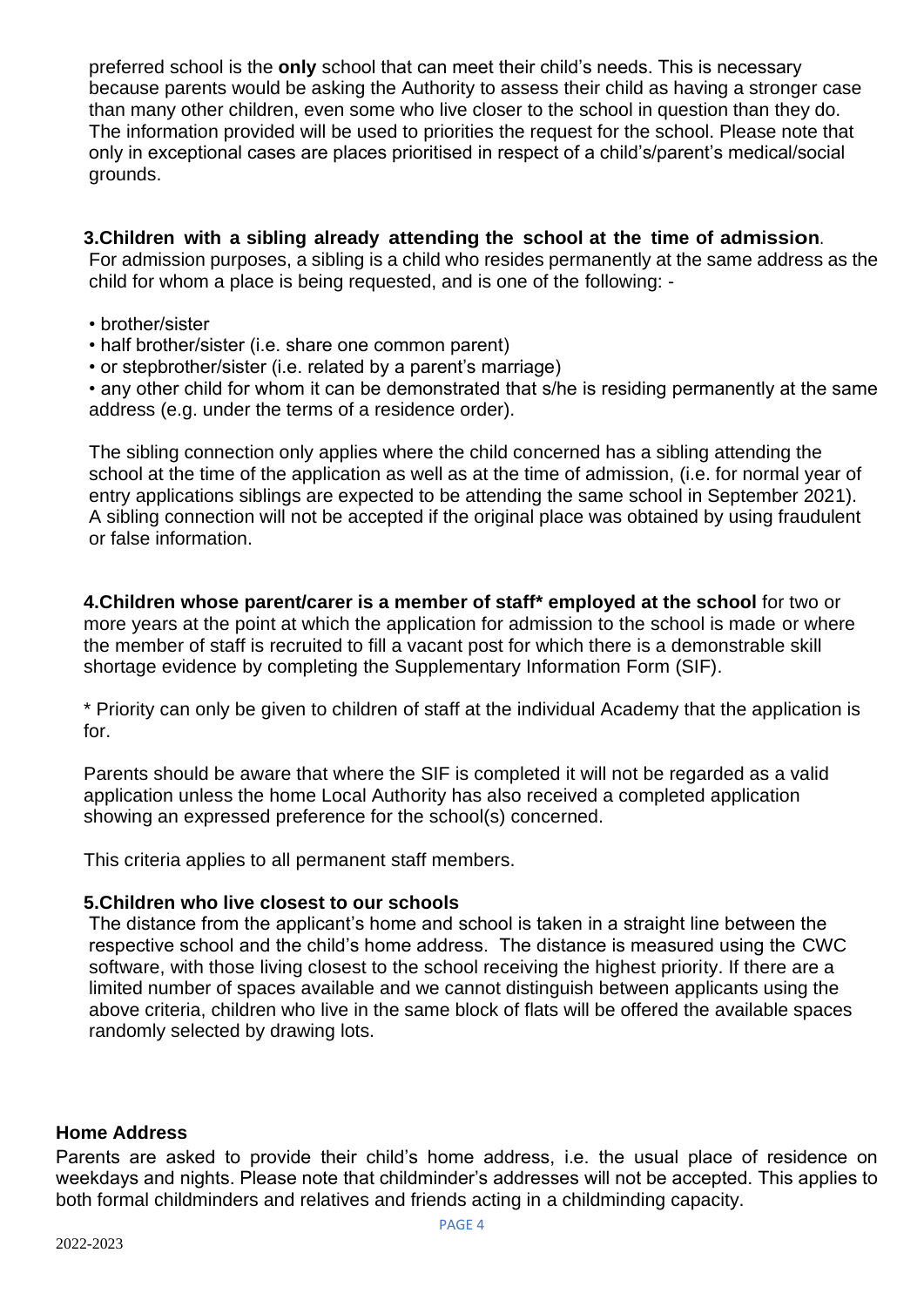The home address of a pupil is considered to be the permanent residence of a child in a residential property when the place is offered. The address must be the child's only or main residence and is either:

- Owned by the child's parent(s), carer(s) or guardian(s)
- Leased to or rented by the child's parent(s), carer(s) or guardian(s) under lease or written rental agreement.

Documentary evidence of ownership or rental agreement may be required together with proof of actual permanent residence at the property concerned.

## **Acceptable proof of address includes:**

- A copy of a council tax bill;
- A copy of a recent utility bill (gas, electric, dated within the last six months);
- A solicitor's letter stating that contracts have been exchanged and specifying a completion date;
- A copy of your Child Tax Credit or Working Tax Credit award letter (if you receive either of these benefits);
- A signed and dated tenancy agreement.

Where parents have shared responsibility for the child and the child lives with both parents for part of the week then the main residence will be determined as the address where the child lives for the majority of the school week. If the child equally shares living with both parents, the parents must inform the City of Wolverhampton Council (and the home Local Authority if this is not the same) which address should be used for admission purposes and which parent will make the application. Parents will be requested to supply documentary evidence to support the address used for the application.

In the event that the family moves between the application and date of allocation, it is the parent's responsibility to inform the City of Wolverhampton Council School Admissions Team (and the home Local Authority if this is not the same) as soon as possible of these circumstances.

## **Additional Arrangements and Information**

## **Applications for children to be admitted outside their normal age group**

Parents who wish for their child to be considered for admission to a class outside of their normal age group must make an application for the normal age group in the first instance by 15 January 2022.

This will include Parents of a "summer born child" that may choose not to send that child to school until the September following their fifth birthday and may request that they are admitted out of their normal age group – to reception rather than year 1. Any parent wishing to make such a request must put the request in writing to the Admissions and Appeals section at CWC no later than 15 January 2022.

This request should be in the form of a written letter of application outlining the reasons why they wish for their child to be admitted into a class outside of their normal age group and enclosing any supportive evidence and documentation that they wish to be taken into account as part of that request.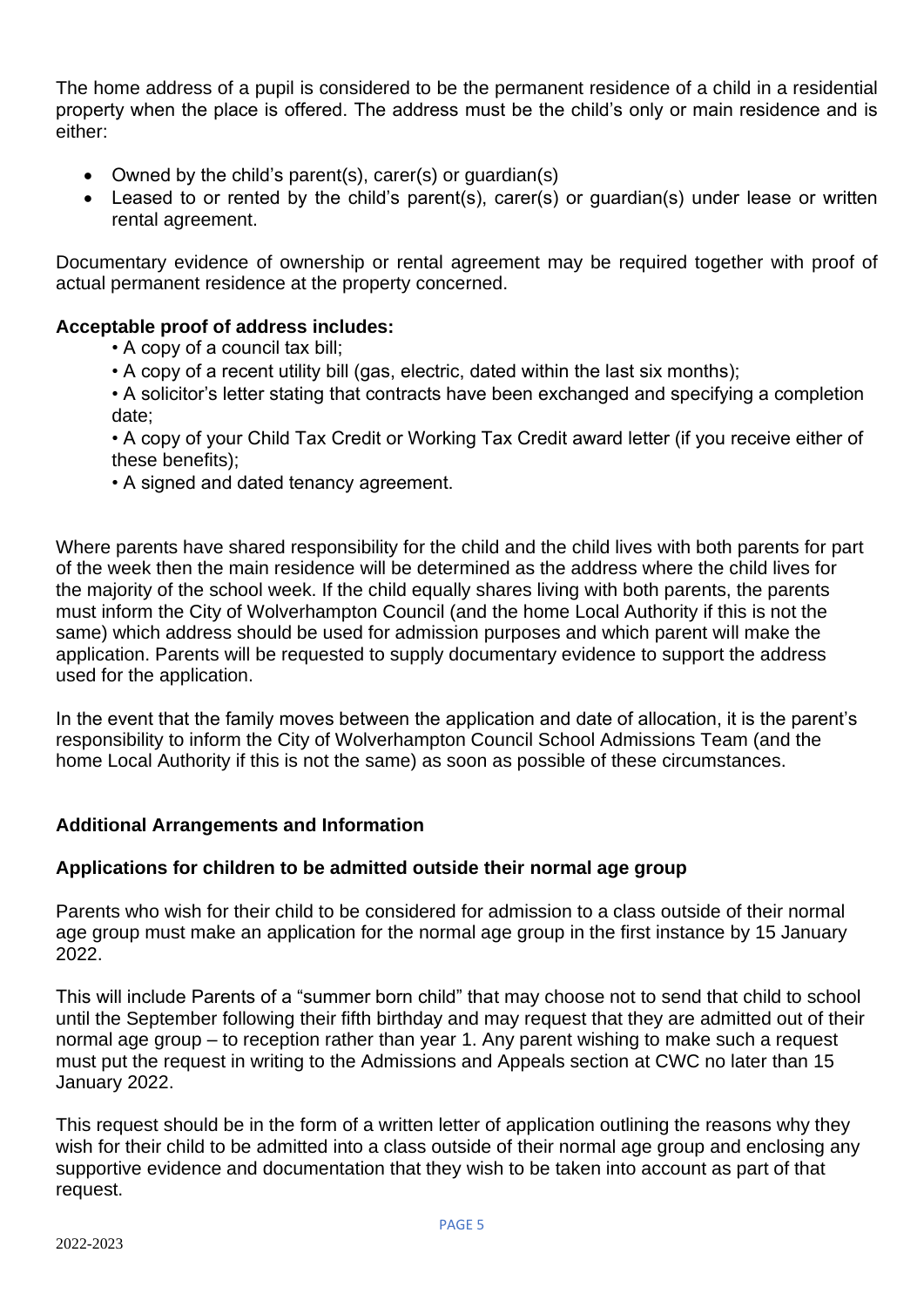Requests will be considered on an individual basis and decisions will be reached by taking account of the parent's views; information about the child's academic, social and emotional development; where relevant, their medical history and the views of a medical professional; whether they have previously been educated out of their normal age group; and whether they may naturally have fallen into a lower age group if it were not for being born prematurely. The view of the head teacher of the school concerned will also be sought as part of the decision-making process.

If the request is agreed and the year group for which the parents have requested a place is for a future year group, i.e. Reception in September 2023, then the original application is withdrawn and the parents must submit a fresh application for Reception 2023 when applications open in the autumn term of 2022. Please note that parents only have the right to re-apply for a place. Where the decision is to agree the request for an application in Reception the following year, that application is considered alongside all other applications received and parents will be advised of the outcome of that application on national offer day. No place is reserved or held for the child in advance.

Before any application is submitted it is strongly recommended that parents/carers also read the DFE quidance which can be found at: <https://www.gov.uk/government/publications/summer-born-children-school-admission>

## **Deferred Entry**

A child's parents may defer the date at which their child, below compulsory school age, is admitted to the school, until later in the school year but not beyond the point at which they reach compulsory school age and not beyond the first day of the summer term 2022. A child may take up a part-time place until later in the school year, but not beyond the point at which the child reached compulsory school age. Upon receipt of the offer of a place a parent should notify the school, as soon as possible, that they wish to either defer their child's entry to the school or take up a parttime place.

## **Late Applications**

Applications received after the closing date will be treated as late.

Applications received after the closing date and before the final date for late submissions (11 February) with approved written evidence will only be incorporated into the initial allocation process if the late submission is for a valid reason or parents can demonstrate a material change of circumstances (see below).

When submitting late applications parents must give reasons in writing and supporting documentary evidence for the late submission. The appropriate admission authority will give consideration to the reasons, following which the application will be:

- Either 1) incorporated into the initial allocation and assessed against the over-subscription criteria for the school(s) concerned
- Or 2) considered only after all other applications.

Applications without written reasons for the late application or received after the final date for late submissions will only be considered after all other applications and the notification may be sent shortly after the national offer day.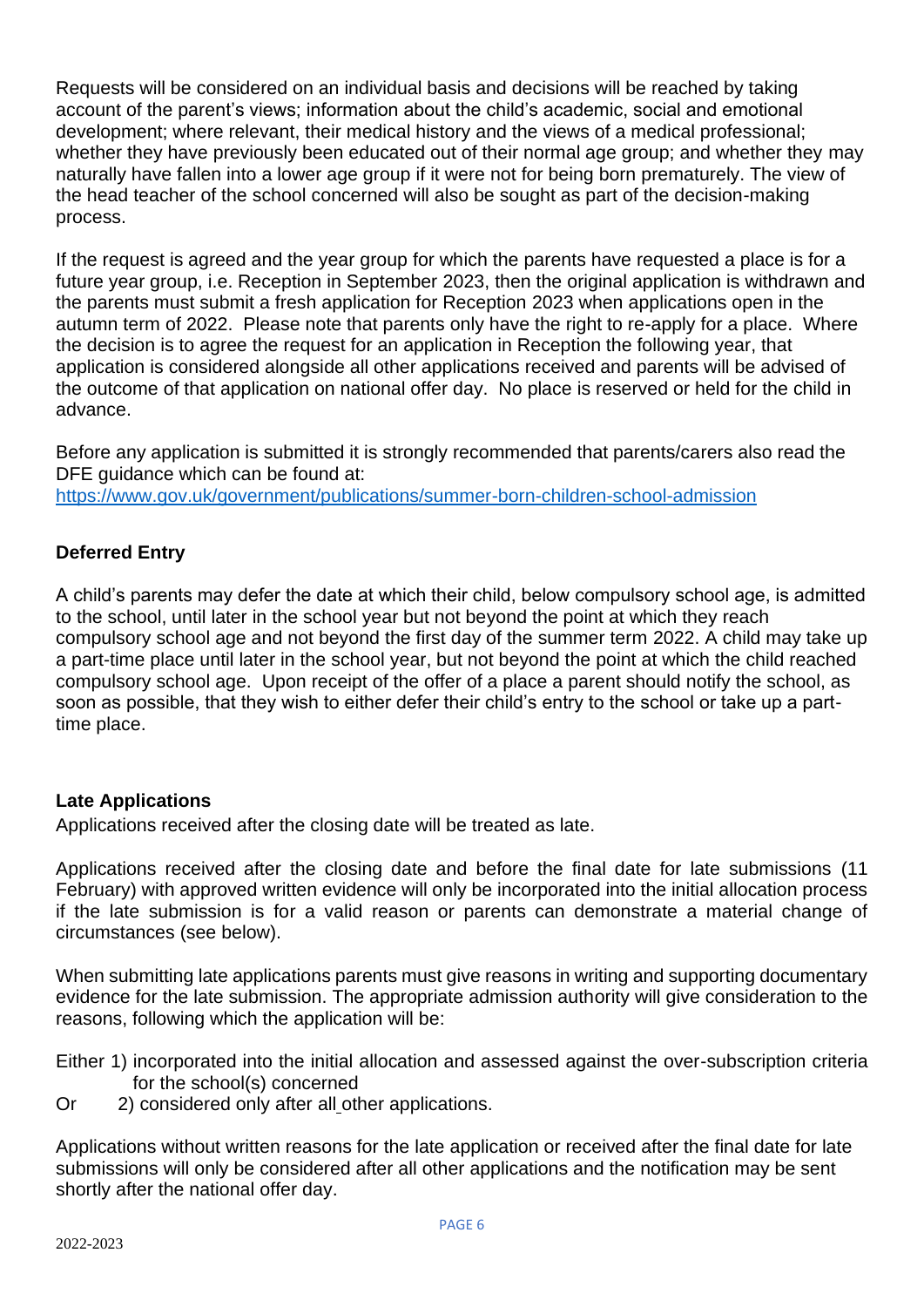## **Material Changes of Circumstance**

In claiming material changes of circumstances, the applicant, at the time of application, must supply documentary evidence to confirm the changes. An example of material changes of circumstances is a house move that necessitates a change of preferences. This would need to be validated by documentary evidence such as a solicitor's letter confirming the completion of a house purchase or rent book confirming tenancy. An impending change of circumstances should not delay the submission of the preference form.

If applicants' circumstances change during the course of making the application that relate to any of the published criteria it is the applicant's responsibility to provide evidence to the City of Wolverhampton's Admissions and Appeals Team as this may affect the outcome of the application.

## **Special Educational Needs**

The admission of children with an Education and Health Care Plan (EHCP) will be agreed between the home Local Authority's SEN Statutory Assessment and Review Team, parents and school in accordance with parental preference, as far as possible, and the child's individual needs. Children an EHCP are given overall priority to the named school. This will reduce the number of places at the school, which are available for allocation in accordance with the above criteria.

## **Tie Breaker for Oversubscription**

If there are an insufficient number of places to accommodate all the children of a particular criterion, the next criterion will be used to assess the applications concerned in order to prioritise applications.

## **In Year Fair Access Protocol**

The Trustees of PHMAT are committed to taking its fair share of children who are vulnerable and/or hard to place, as set out in locally agreed protocols.

Children who are the subject of a direction by the Local Authority to admit or who are allocated to a school in accordance with the Fair Access Protocol take precedence over those on a waiting list.

## **Multiple Births**

We understand that parent/carers would like to keep twins, triples and other children of multiple births together. In the event that there is an insufficient number of places to allocate to twins, triplets, etc. all children will be allocated together.

## **Response to Allocation**

Parents/Carers must respond to an allocation of a school place within 2 weeks of the notification of the availability of a school place. Response should be made to the school you have been allocated a place. In the absence of a response, the offer may be revoked and the place may be allocated to someone else

## **Waiting Lists**

If a place cannot be offered at the time of application, the child's name will be placed on a waiting list. Unless offered a higher preference school. Those on the waiting list and late applicants will be